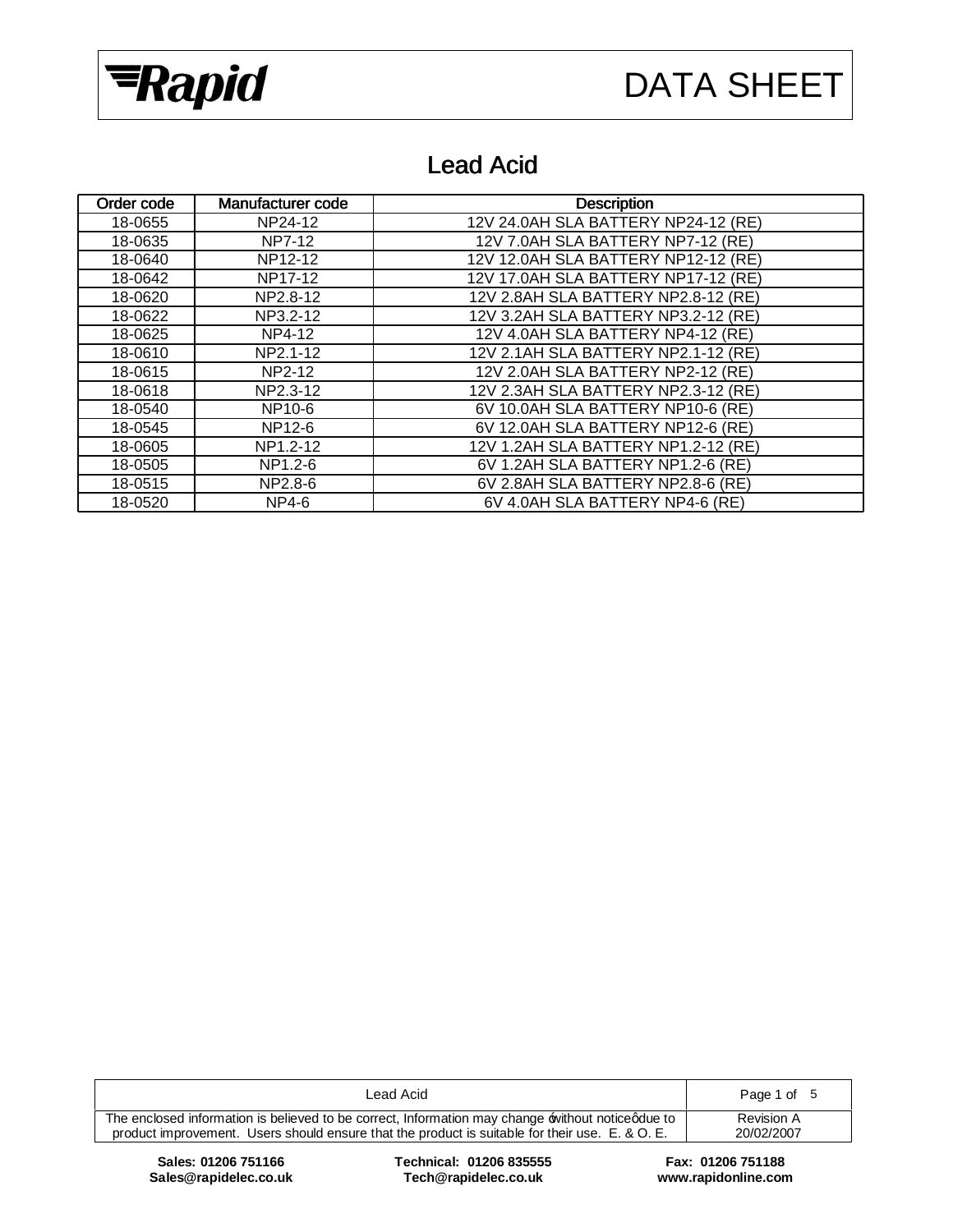# **PRODUCT SAFETY DATA SHEET**

Prepared following the Guidelines in Appendix 1 of the HSE publication L62 0 Guidance on regulation 6 of the Chemicals (Hazard Information and Packaging) Regulations 1994

### **PRODUCT IDENTIFICATION**

Name : Valve Regulated Lead Acid (VRLA) Classification :Batteries, wet, non-spillable, Battery. Electric storage. Substance Identification No.UN 2800

Yuasa Battery (UK) Ltd Tech Division : Unit 22 Rassau Industrial Estate<br>Ebbw Vale Blaenau, Gwent NP3 5SD UK

#### **Manufacture's Name & Address: For further information contact the manufacturer:**

Tel: +44 (0) 1495 350121<br>Fax: +44 (0) 1495 350661

#### **COMPOSITION**

Lead and lead alloy metals 35% N/A<br>
Lead inorganic compounds 40% N/A<br>
0.15mg/m3 as dust in air (up to 40% w/w)

Component Approx. by Wt or volume Air Exposure Limits (mg/m3) O.E.L.

Lead inorganic compounds 40% 0.15mg/m3 as dust in a<br>Electrolyte – Sulphuric Acid 15% 1 mg/m3 as mist in air Electrolyte – Sulphuric Acid 15% Separator – Glass Fibre 2%

#### **HAZARDS IDENTIFICATION**

| Sulphuric Acid (up to<br>$40\%$ w/w) | Severe IRRITATION and DAMAGE to internal tissues if swallowed.<br>causes IRRITATION of eyes and skin and may cause BURNS and<br><b>DERMATITIS</b><br>R35% Causes severe burns (15% & above)<br>No specific antidotal treatment, symptomatic support required.<br>No known delayed effects after single exposure apart from<br>Consequences of local tissue damage. |
|--------------------------------------|--------------------------------------------------------------------------------------------------------------------------------------------------------------------------------------------------------------------------------------------------------------------------------------------------------------------------------------------------------------------|
| Lead inorganic compounds             | TOXIC by ingestion or inhalation of dust, vapour or fume.<br>R61 May cause harm to the unborn child<br>R20/22% Harmful by inhalation and if swallowed<br>R33% Danger of cumulative effects                                                                                                                                                                         |
| Glass mat separator                  | Fibres may cause IRRITATION to skin or eyes upon exposure and to<br>Internal tissues if inhaled or swallowed.                                                                                                                                                                                                                                                      |

R

 $\overline{\mathbb{A}}$ 

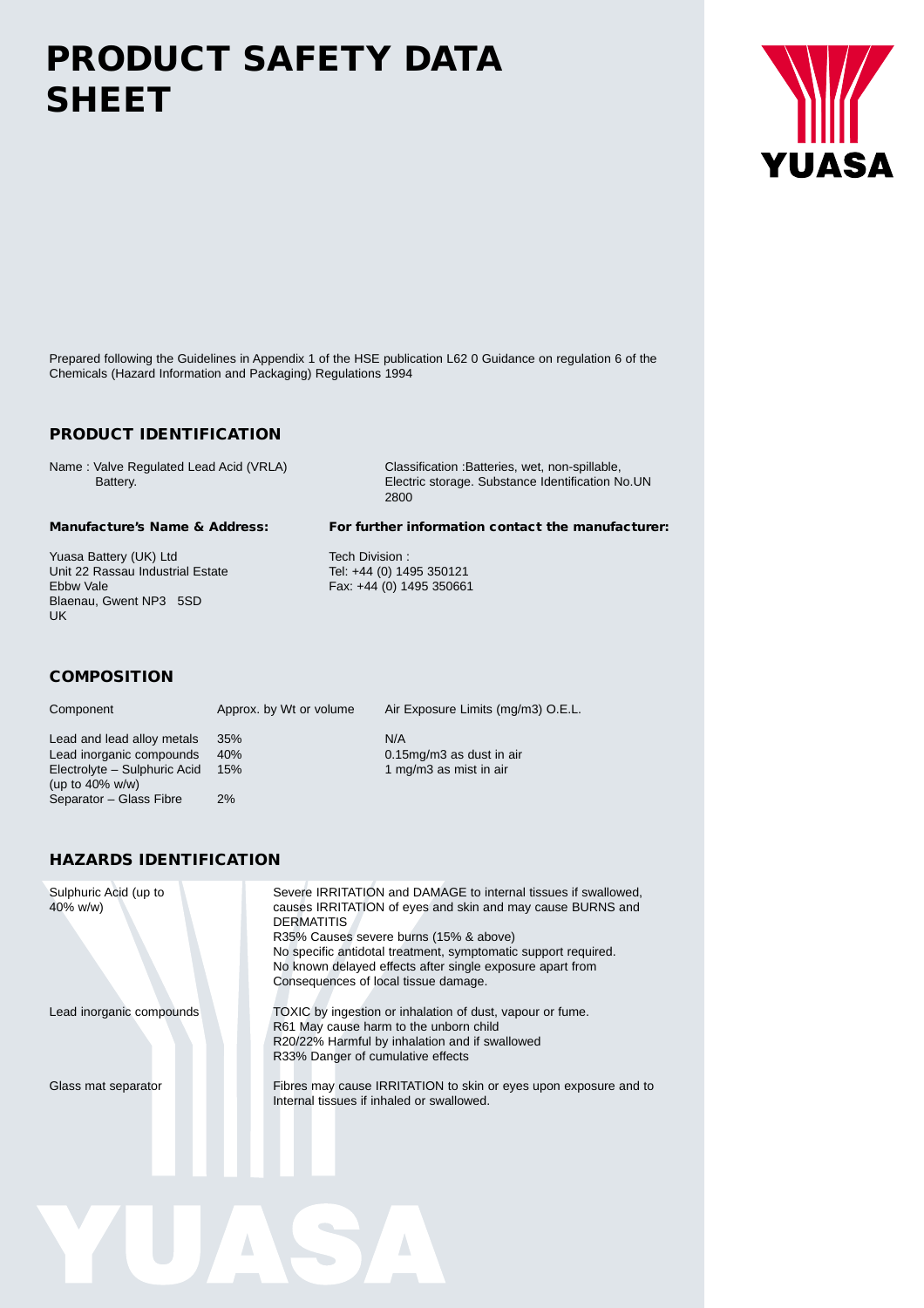#### **FIRST AID MEASURES**

#### **INHALATION**

| Sulphuric Acid:         | If mist is inhaled, remove from exposure and to fresh air immediately.<br>If there are any breathing difficulties take to hospital.                                                                                     |
|-------------------------|-------------------------------------------------------------------------------------------------------------------------------------------------------------------------------------------------------------------------|
| $\text{lead}:$          | Remove from exposure, wash out mouth and wash.                                                                                                                                                                          |
| Glass Fibres:           | If fibres have been inhaled, remove to fresh air. If irritation persists<br>Take to hospital.                                                                                                                           |
| <b>EXPOSURE OF EYES</b> |                                                                                                                                                                                                                         |
| Sulphuric Acid:         | Wash out immediately with copious amounts of water for at least 15<br>Minutes, holding the eye open if necessary. Take to hospital.                                                                                     |
| Lead Compounds:         | Wash out immediately with copious amounts of water for at least<br>15 minutes holding the eye open if necessary. Take to hospital.                                                                                      |
| EXPOSURE OF SKIN        |                                                                                                                                                                                                                         |
| Sulphuric Acid:         | Wash off skin immediately with copious amounts of water for at least<br>15 minutes. Remove all contaminated clothing, which must be<br>Washed thoroughly before re-use. Remove and dispose of contaminated<br>Footwear. |
| Lead Compounds:         | Wash off skin thoroughly with soap and water.                                                                                                                                                                           |

#### **FIRE FIGHTING MEASURES**

Batteries on charge may emit hydrogen gas that is highly flammable and will form explosive mixtures in air from 4% to 76% concentration. This may be ignited by a spark at any voltage, especially form the batteries themselves.

Batteries on charge must be isolated from power source before attempting to put out a fire. Switch off the power before disconnecting the batteries from the power source.

Batteries in use will be part of an electrical circuit and so water must never be used to put out a fire.

Damaged batteries may expose negative plates (grey) colour that may ignite if allowed to dry out. These plates should be wetted down with water after the battery has been removed from all electrical circuits.

| Use extinguisher types :           | CO <sub>2</sub> , Dry Powder                                                                                                              |
|------------------------------------|-------------------------------------------------------------------------------------------------------------------------------------------|
| Hazardous decomposition products : | Carbon monixide, sulphur dioxide, sulphur trioxide, lead<br>Fume and vapour, toxic fumes from decomposition of<br>battery case materials. |
| Special precautions                | Use self-contained breathing apparatus and full acid<br>Resistant protective clothing.                                                    |

#### **ACCIDENTAL RELEASE MEASURES**

These batteries are designed not to leak under normal conditions. If, however, electrolyte does leak out of any battery for any reason, it should be absorbed onto dry sand, earth or other inert material and must not be allowed to enter any drains. If possible, neutralize any leaked electrolyte using soda ash, sodium bicarbonate, sodium carbonate or calcium carbonate powder and then wash thoroughly with water. Collect absorbed material, and place in an inert sealed container for disposal.

#### **HANDLING AND STORAGE**

Store batteries in a cool and dry area with an impervious surface. Store under roof and protect against adverse weather conditions. Protect against physical damage and exposure to organic solvents. Do not allow metal objects to contact both terminals at the same time. This will cause damage, sparking and possible injury.

Large batteries should be handled and moved using mechanical means to prevent risk of injury.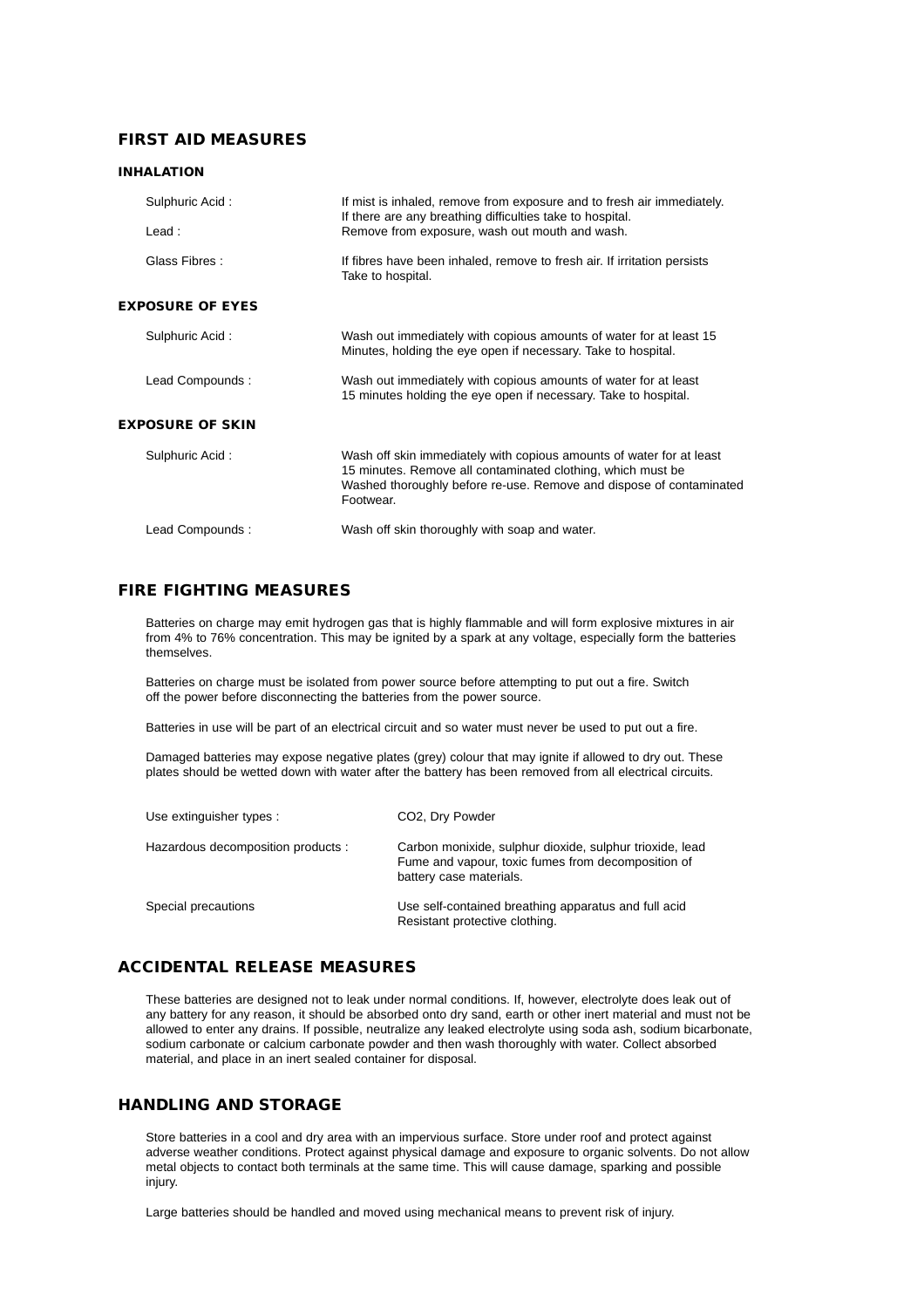#### **EXPOSURE CONTROLS/PERSONAL PROCTION**

Under normal conditions, where there is no damage and no visible trace of liquid or solid deposit on the batteries, they may be handled without any additional P.P.E. Where there are any signs of damage or liquid or solid deposits, rubber gloves and acid resistant clothing must be worn when handling the batteries and affected packaging to protect against the effects of any acid electrolyte that may be present. If it is suspected that free acid electrolyte is present, then safety glasses must be worn. If large amounts are present, chemical goggles or face shield should be used.

#### **PHYSICAL AND CHEMICAL PROPERTIES**

The undamaged product is a manufactured item in an inert plastic case, which will burn if subjected to high temperatures. Some battery types are made in flame retardant plastic, see technical specification.

Batteries on charge may emit hydrogen gas, which is highly flammable and forms explosive mixtures in air.

Electrolyte is a clear liquid with little or no smell. It comprise water and up to 40% sulphuric acid. Leaked electrolyte may dry out to form white patches or patches of other colours, usually green or brown if metals have been attacked, which may be acidic.

In damaged batteries, lead plates can be grey or brown with varying amounts of white. Grey material may ignite if left to dry out.

#### **STABILITY AND REACTIVITY**

The undamaged product is stable up to 60ºC.

#### **TOXICOLOGICAL INFORMATION**

| Sulphuric Acid: | LD50 2140mg/kg oral, rat LC50 0.51 mg/L inh rat |
|-----------------|-------------------------------------------------|
| Lead compounds  | No specific data                                |

#### **ECOLOGICAL INFORMATION**

| Sulphuric Acid | Toxic to fish and algae.<br>Concentrations of 100% sulphuric acid greater than<br>1.2mg/L may be lethal to fish. Lowering pH below about<br>5 would induce fatalities in aquatic life. |
|----------------|----------------------------------------------------------------------------------------------------------------------------------------------------------------------------------------|
| Lead compounds | No specific data.                                                                                                                                                                      |

#### **DISPOSAL INFORMATION**

| UNDAMAGED & DAMGED BATTERIES | Store in impervious inert container and send to<br>smelter for recycling. Must be treated as<br>special waste, therefore contact supplier for<br>assistance. |
|------------------------------|--------------------------------------------------------------------------------------------------------------------------------------------------------------|
| ABSORBED SPILLED ELECTROLYTE | Place in sealed inert container. Treat as<br>special waste. Contact supplier for assistance.                                                                 |